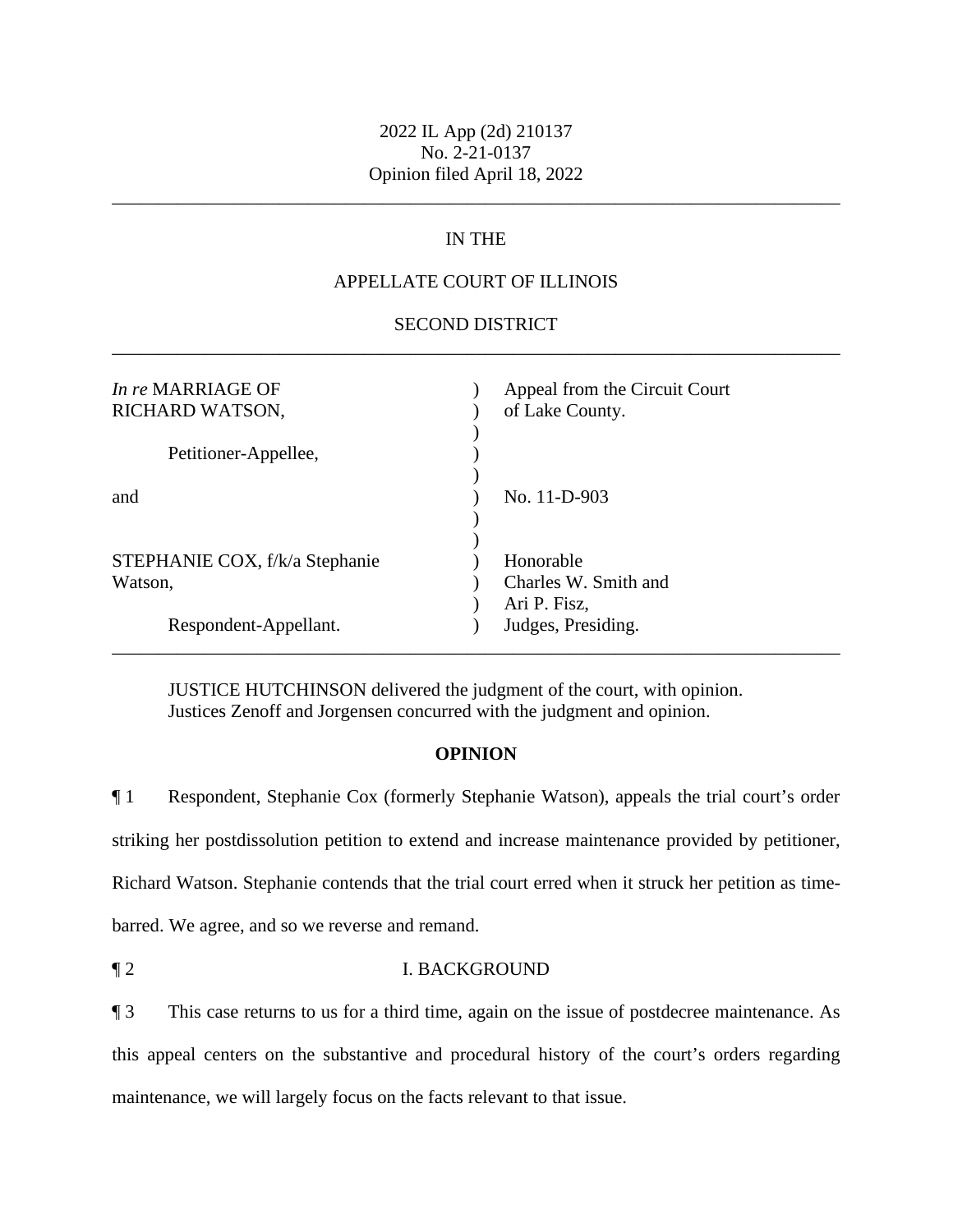prepared for the court (see Ill. S. Ct. R. 215(a) (eff. Mar. 28, 2011); 750 ILCS 5/604(b) (West 2012) (now 750 ILCS 5/604.10(b))), Stephanie had a previously undiagnosed bipolar disorder and ¶ 4 Richard and Stephanie were married in 2003 and had two children together. Richard worked as an investment analyst, and Stephanie had been a nurse but had not worked since 2003. Shortly after the birth of the parties' first child, Stephanie lapsed into postpartum depression and her mental health began to seriously deteriorate. Then, in 2011, Richard petitioned for dissolution. ¶ 5 During the pendency of the case, Richard received orders of protection for himself and the parties' children against Stephanie. There were multiple incidents where Stephanie was intoxicated and failed to adequately supervise the children. She also frequently made statements alluding to suicide, violence, and acts of torture. She also painted "apocalyptic<sup>[]</sup>" scenes on the walls and started several fires in the home. In addition, Stephanie variously attempted suicide by overdosing on pills, cutting herself, jumping into the Chicago River, and jumping into the path of a Metra train. Stephanie was also arrested multiple times for battery of Richard, battery of responding officers, and violating the court's orders of protection. According to two psychiatric evaluations alcohol-use disorder.

¶ 6 In November 2012, the trial court, Judge Charles D. Johnson, entered a judgment dissolving the parties' marriage. The court gave Richard sole custody of their children. No visitation was ordered for Stephanie as the court found that she would seriously endanger the parties' children. The court reserved the issue of maintenance to Stephanie, however, stating "it is well established \*\*\* that [Stephanie] suffers from substantial mental illness as well as substance abuse" and found that it would be inequitable to bar her from receiving maintenance.

¶ 7 Stephanie filed a petition to set maintenance, and after a November 2014 hearing, the trial court found Stephanie to be "destitute" while Richard made a "very good living." Guided by the

- 2 -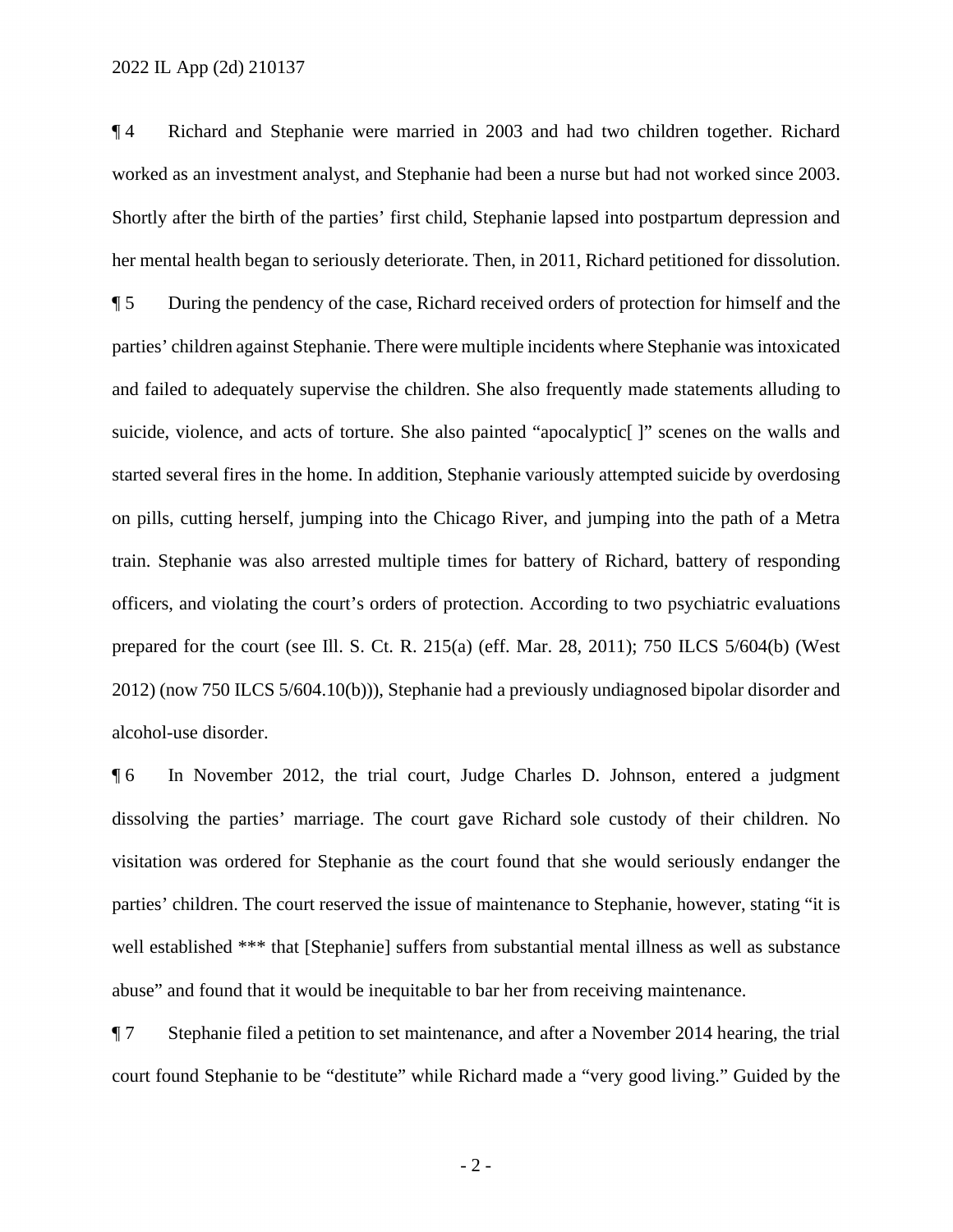logic of a soon-to-be effective amendment to the Illinois Marriage and Dissolution of Marriage Act (Act) (see Pub. Act 98-961 (eff. Jan. 1, 2015) (adding 750 ILCS 5/504(b-1))), and based on Richard's \$200,000 annual base salary, the court awarded Stephanie \$4000 per month for 36 months in reviewable maintenance. Richard appealed, and we affirmed. *In re Marriage of Watson*, 2016 IL App (2d) 141247-U (*Watson I*).

¶ 8 In November 2017, Stephanie petitioned the court to extend and increase her maintenance. In her petition, Stephanie asserted that she was disabled and unable to support herself. She further asserted that, despite seeking treatment for her "profound psychological and psychiatric conditions," she could not obtain or sustain employment.

¶ 9 On September 10, 2018, the trial court, Judge Charles W. Smith, held a hearing on the petition and heard evidence from both parties. As we noted in our prior disposition, "The transcripts from the hearing showed that Stephanie testified erratically. She spoke out of turn, ignored court directives to only answer the question that was asked, and was warned twice about the use of foul language to describe Richard." *In re Marriage of Watson*, 2019 IL App (2d) 180771-U, ¶ 7 (*Watson II*).

¶ 10 Stephanie testified that she served as a United States Navy corpsman (medic) for five years and earned an honorable discharge. She then attended college in Georgia and worked as a paramedic before becoming a registered nurse in 2003. As a nurse, Stephanie briefly worked on the "[c]ardiac med/surg" floor at Grant Hospital in Chicago (now closed) until pregnancy complications with the parties' first child required bedrest. After the birth of their first child, the parties agreed that because of Stephanie's "postpartum depression and [her] mental health issues," and because she did not earn much more than childcare would cost, "it would be better for [her] to just stay—[to] be a stay-at-home mom."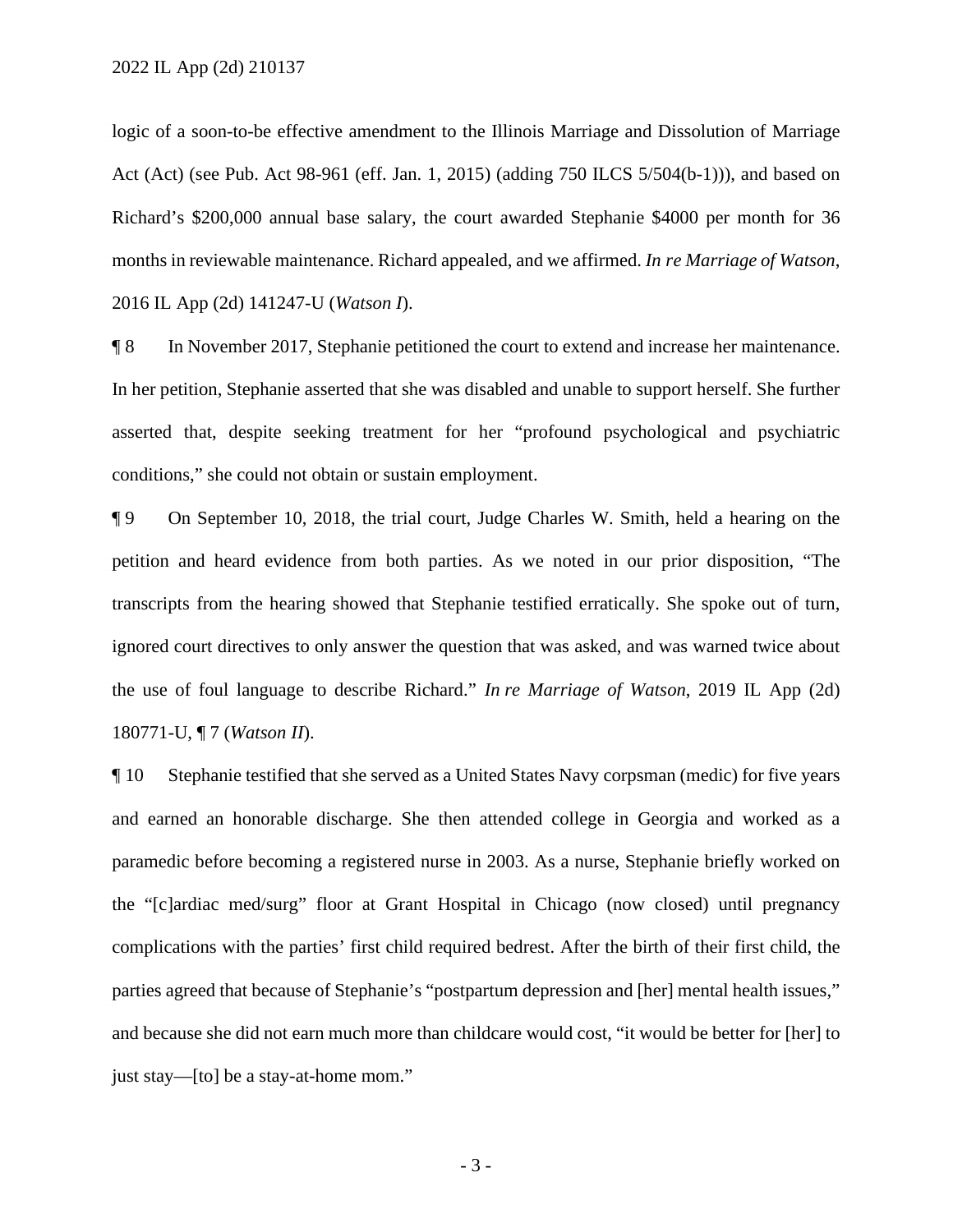¶ 11 Stephanie testified that, during the marriage, the parties owned a 5500 square foot singlefamily residence in Lake Bluff, where they often hosted parties and charity events. They also frequently attended concerts and sporting events, ate out at restaurants, took several international vacations each year, and employed a full-time nanny.

 Administration. She appealed those denials but has not received any financial assistance. ¶ 12 Stephanie stated that she suffers from post-traumatic stress disorder and depression. She experiences daily anxiety attacks, has frequent nightmares, and suffers from recurring premenstrual dysphoria. As noted, Stephanie also struggles with suicidal ideation and has attempted to commit suicide on at least four different occasions since 2013. (She also last saw her children in 2013.) Stephanie takes Zoloft, Klonopin, and medical marijuana to treat her disorders. As a result of jumping in front of a train, Stephanie was severely injured. Her left big toe was amputated, and the remainder of her foot is "collapsing" such that her remaining toes will have to be amputated eventually. Stephanie now has difficulty walking for more than a few minutes. Stephanie has been denied disability benefits through Social Security and the Veterans

 ¶ 13 In comparison to her prior lifestyle, Stephanie now rents a three-bedroom home in Du Page County and determined that she needs to take in a roommate, or possibly her father, to share the rent. Stephanie was taking photography and film courses at the College of Du Page and a refresher first aid course. Stephanie generally received high marks; however, she withdrew from several courses due to her psychiatric hospitalizations and suicide attempts.

 permit her to resume her career as a nurse. Stephanie explained: "I have concentration problems. ¶ 14 On cross-examination, Stephanie stated that her mental and physical condition would not I have difficulty focusing with the anxiety attacks and on stress and things that can happen to me.

- 4 -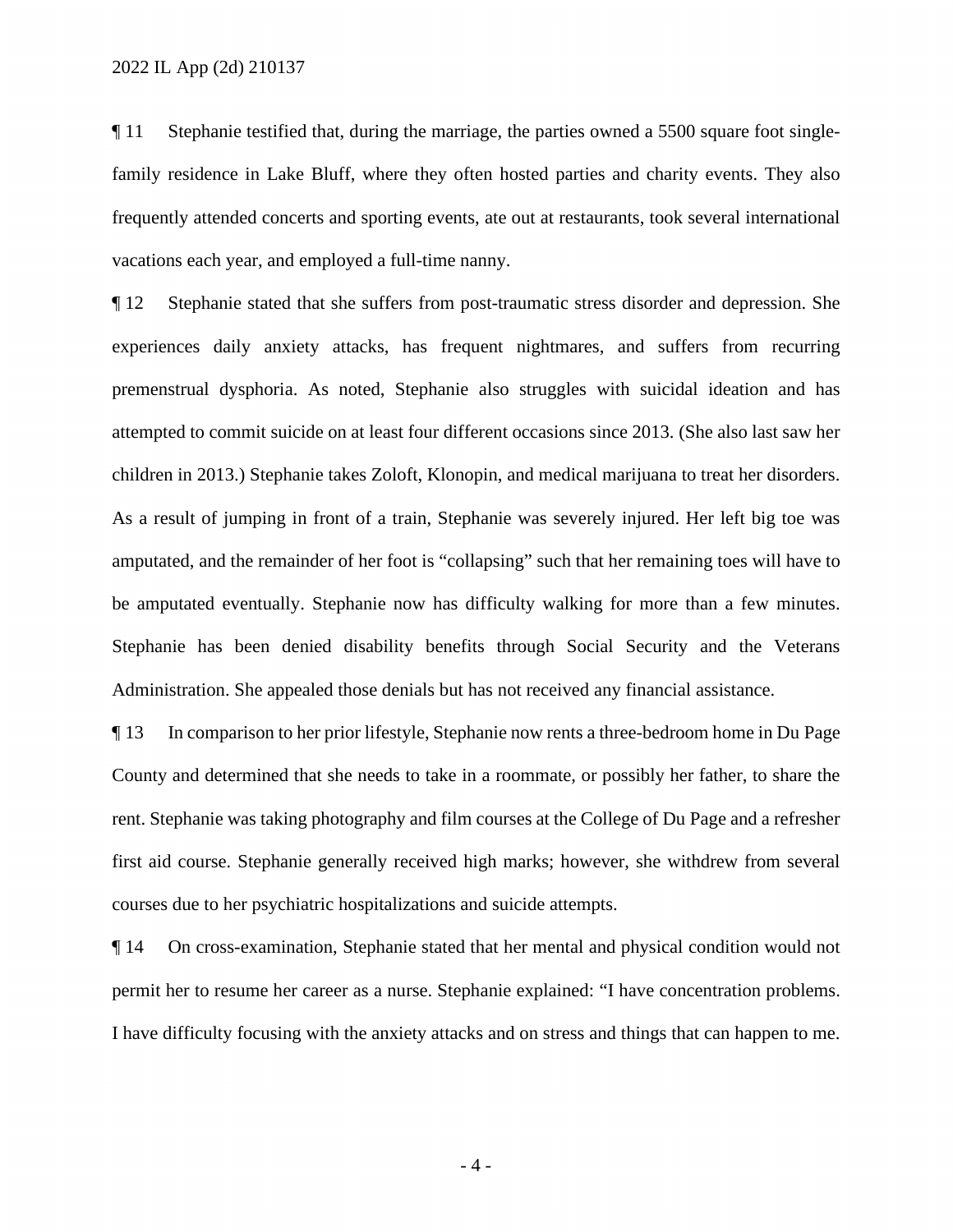I could make \*\*\* mistakes with medications. I would jeopardize \*\*\* people's lives." "I wouldn't want someone in my condition treating me," Stephanie concluded.

 income for maintenance payments was \$642. However, Richard's bonuses for the past five years ¶ 15 Richard testified that his monthly base income was over \$22,000; however, because much of his income came in the form of varying yearly bonuses, he could not factor that income into his monthly finances. Thus, according to Richard's financial affidavit, his total available monthly were at least six figures each. For example, one of Richard's annual bonuses was \$525,000, or more than twice his base salary. So, in 2016, his gross wages were \$667,000. In 2017, they were \$751,000.

 the review as is suggested would be the proper procedure." Citing our decision in *In re Marriage of Kuyk*, 2015 IL App (2d) 140733, Judge Smith noted that he was required to ascertain what Judge ¶ 16 The trial court announced its decision on September 10, 2018. Judge Smith noted that Johnson's 2014 maintenance order did not provide his reasons for granting Stephanie maintenance or its duration. In addition, "there was no further notice as to what issue should be addressed upon Johnson wanted reviewed and place the parties on notice about what issues the court would address at any future maintenance review. Judge Smith noted that despite the "somewhat confused state of the record," he could nevertheless conduct a proper review using statutory guidelines and his general sense of what Judge Johnson wanted reviewed. Judge Smith also observed that the revised Act did not provide a *per se* statutory classification for rehabilitative maintenance but permitted a court to order reviewable maintenance.

¶ 17 Judge Smith next observed that there were serious gaps in the presented evidence: "[n]either party elected to call a vocational expert, and neither party sought to call a treating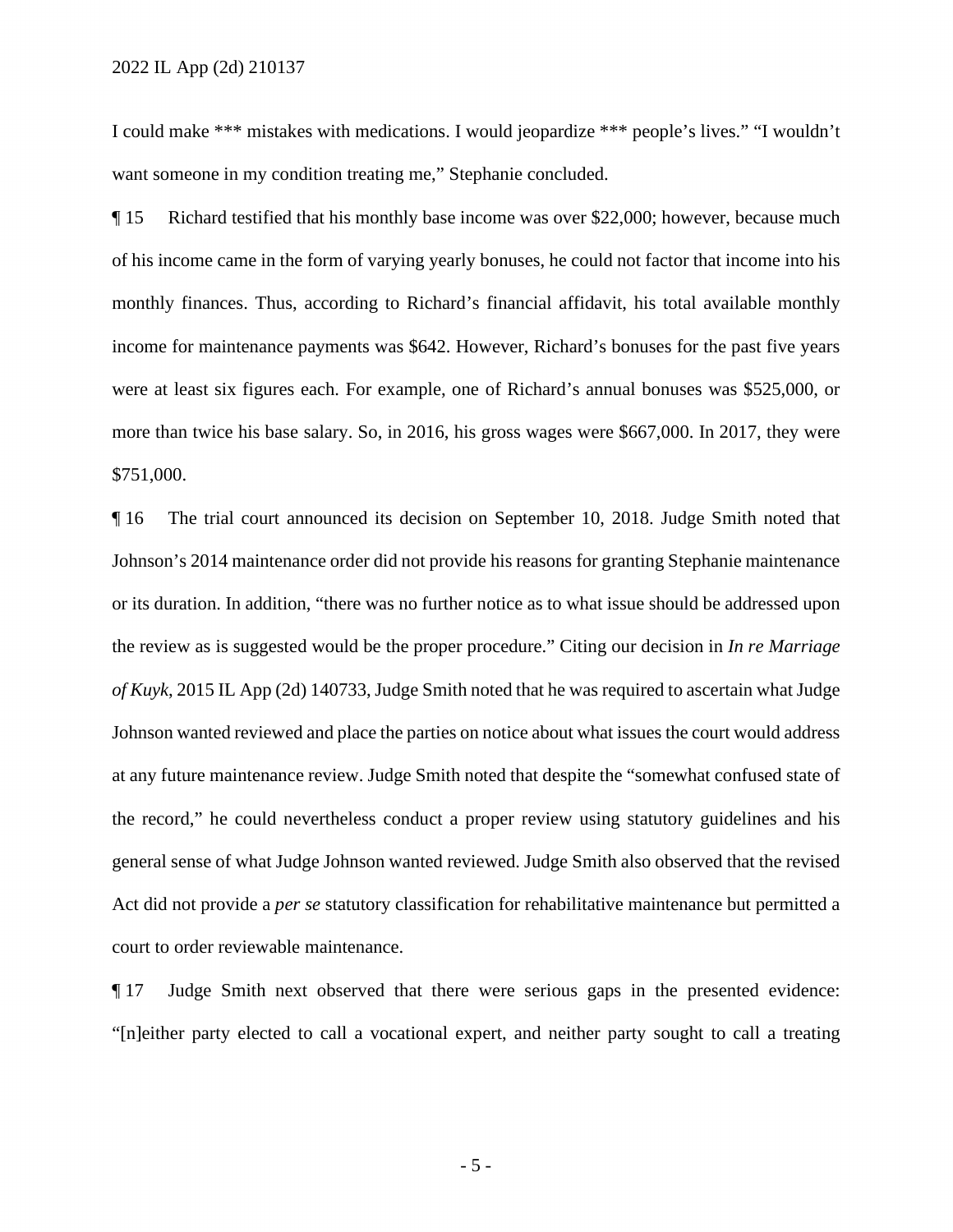of any hospitalization or treatment." physician or expert witness as in the area of psychiatry or drug addiction" or "produced any records

 5) of the Act. See 750 ILCS 5/504(a), 510(a-5) (West 2018). Regarding the parties' present and ¶ 18 Judge Smith then carefully went through each factor outlined in sections 504(a) and 510(afuture earnings ability, Judge Smith noted that maintenance was Stephanie's only source of income. Meanwhile:

 taken some classes at the College of Du Page which are unlikely to lead to any gainful "Richard makes a very good living, and there is no indication that he will not continue to do so in the future. Stephanie is currently unemployed, has lost her nursing license and has employment. At a future date Stephanie will need to present evidence that she cannot work due to her disability or that she can work, but at present the Court is satisfied that due to her mental illness she is not employable."

¶ 19 Judge Smith also rejected Richard's assertion that Stephanie was presently employable and could simply have her nursing license reinstated. Judge Smith cited numerous instances where Richard had asserted (and Judge Smith agreed) that Stephanie was seriously mentally ill and then stated:

"Clearly Richard[ ] \*\*\* is of the opinion that Stephanie due to her mental illness should not be around her own children. It is, therefore, difficult for this Court to assume that she is well enough to seek and maintain gainful employment.

 [T]he Court had the opportunity to observe Stephanie and her actions and her demeanor during the two days of testimony. It is clear to the Court that she is not well, she spoke inappropriately in court and does not follow direction while in court, refusing to stop talking and blurting out answers when no question is pending, and the use of foul and

- 6 -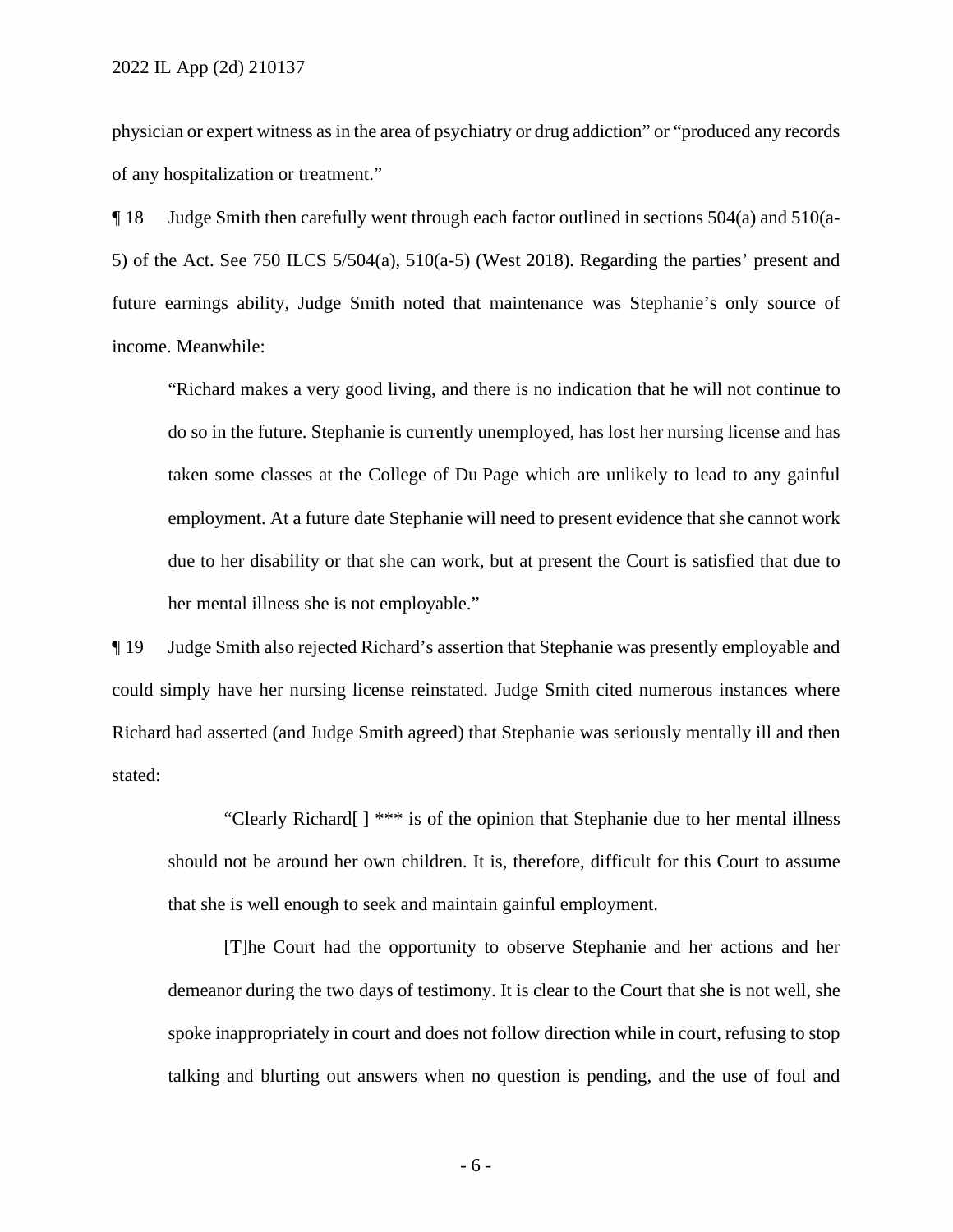offensive language. The Court is convinced that Stephanie's conduct was not an act or an attempt to convince the Court that she is ill when she is not."

¶ 20 Concerning the standard of living established during the marriage, Judge Smith pointed out that the marital home awarded to Richard was now in foreclosure, which cut in neither parties' favor. However, there was testimony concerning the parties' vacations, which were "extensive."

¶ 21 Next, based on the length of the parties' marriage (roughly eight years), Judge Smith observed that the statutory maintenance period would be 35 months. However, Judge Smith stated he would depart from the guidelines due to Stephanie's disabilities and the need to modify her maintenance accordingly. Judge Smith further found that "Stephanie may be a candidate for indefinite maintenance due to her disability."

 ¶ 22 As to the parties' age, health, and stations in life, Judge Smith noted that the parties are relatively young (Richard is 49 and Stephanie is 48). However, while Richard should have "substantial years of future employment," Stephanie likely would not due to her disabilities. In addition, Stephanie had no other sources of income. Regarding equitable factors, Judge Smith noted that Stephanie became mentally ill due to postpartum depression during the marriage. Therefore, it would be "equitable that Richard assist her [financially]."

¶ 23 Turning to the modification factors and the time required for Stephanie to become employable, Judge Smith stated:

"There was no evidence adduced at the hearing for the Court to find that Stephanie's condition is permanent and that she will never be able to work or that with proper treatment she may not become employable in the future. The Court is extending maintenance for Stephanie, however, at the next review. Both parties are advised to have better evidence on this issue.

- 7 -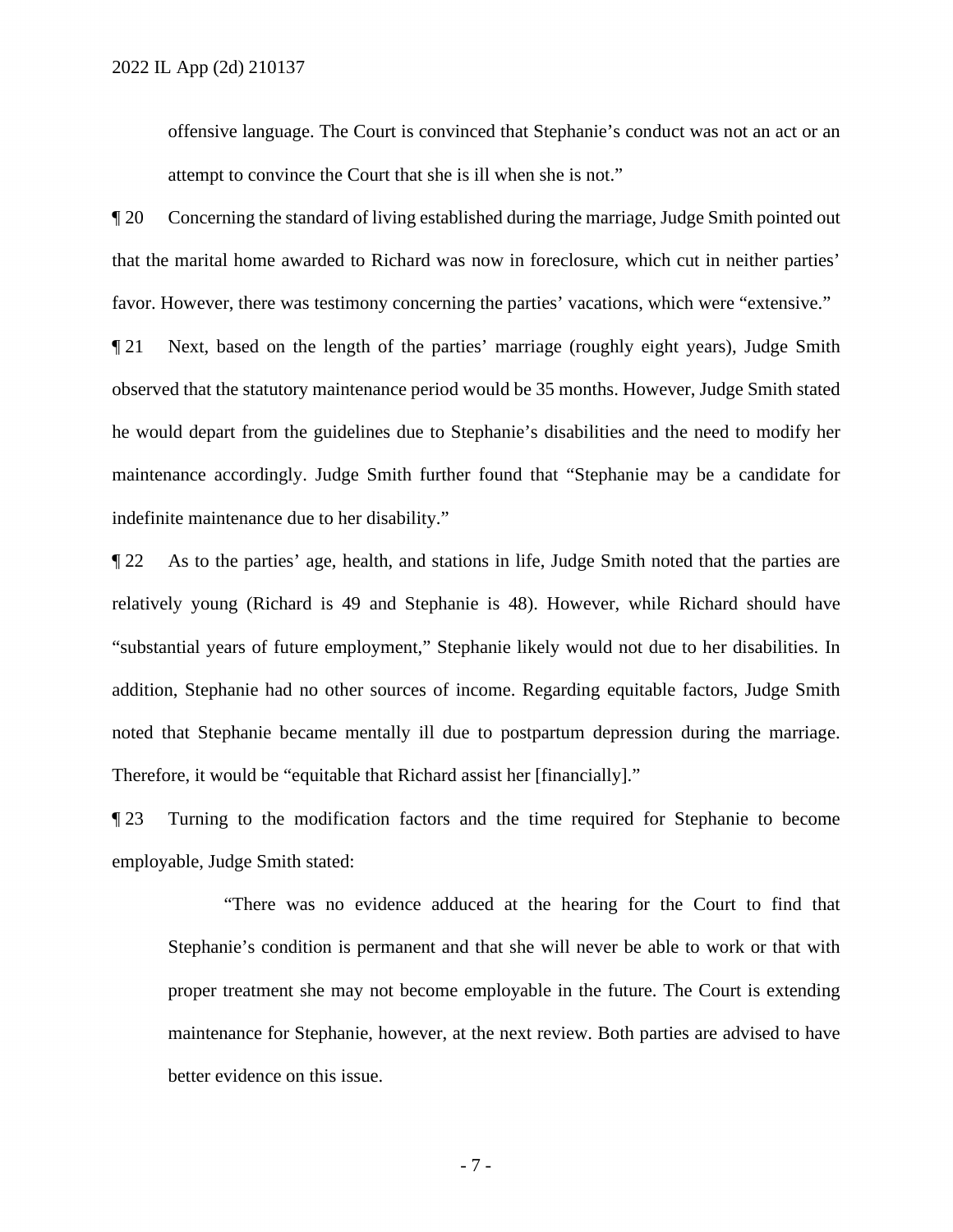\*\*\*

 she has sought and establish a good faith effort to secure employment [and] she must [A]t a future review of maintenance Stephanie is expected to demonstrate what jobs demonstrate what attempts she has made to secure disability benefits.

\*\*\*

[While the Court has] observe[d] Stephanie to be explosive in court and [that she] used inappropriate language, this does not indicate to the Court that she cannot with proper medication and treatment ever be able to work in the future.

The Court will award maintenance in the amount of \$75,000 per year—that's 30 percent of his first \$250,000 of income—payable at the rate of \$6,250 per month for a period of an additional 24 months, and that's in September of 2018 [*sic*], and will terminate at that time unless a petition seeking an extension of same is filed on or before the termination date."

¶ 24 As Richard's counsel was writing the order for the court to sign, the following exchange occurred:

 "MR. FLITCRAFT [(RICHARD'S COUNSEL)]: [D]id the Court give a date in September of '20 for the termination of maintenance?

THE COURT: That would be two years from today.

MR. FLITCRAFT: Okay. Two years from today."

¶ 25 Richard appealed this maintenance order as well, and we affirmed. *Watson II*, 2019 IL App (2d) 180771-U. For the reader's convenience, we again note that the hearing and decision on maintenance occurred on September 10, 2018.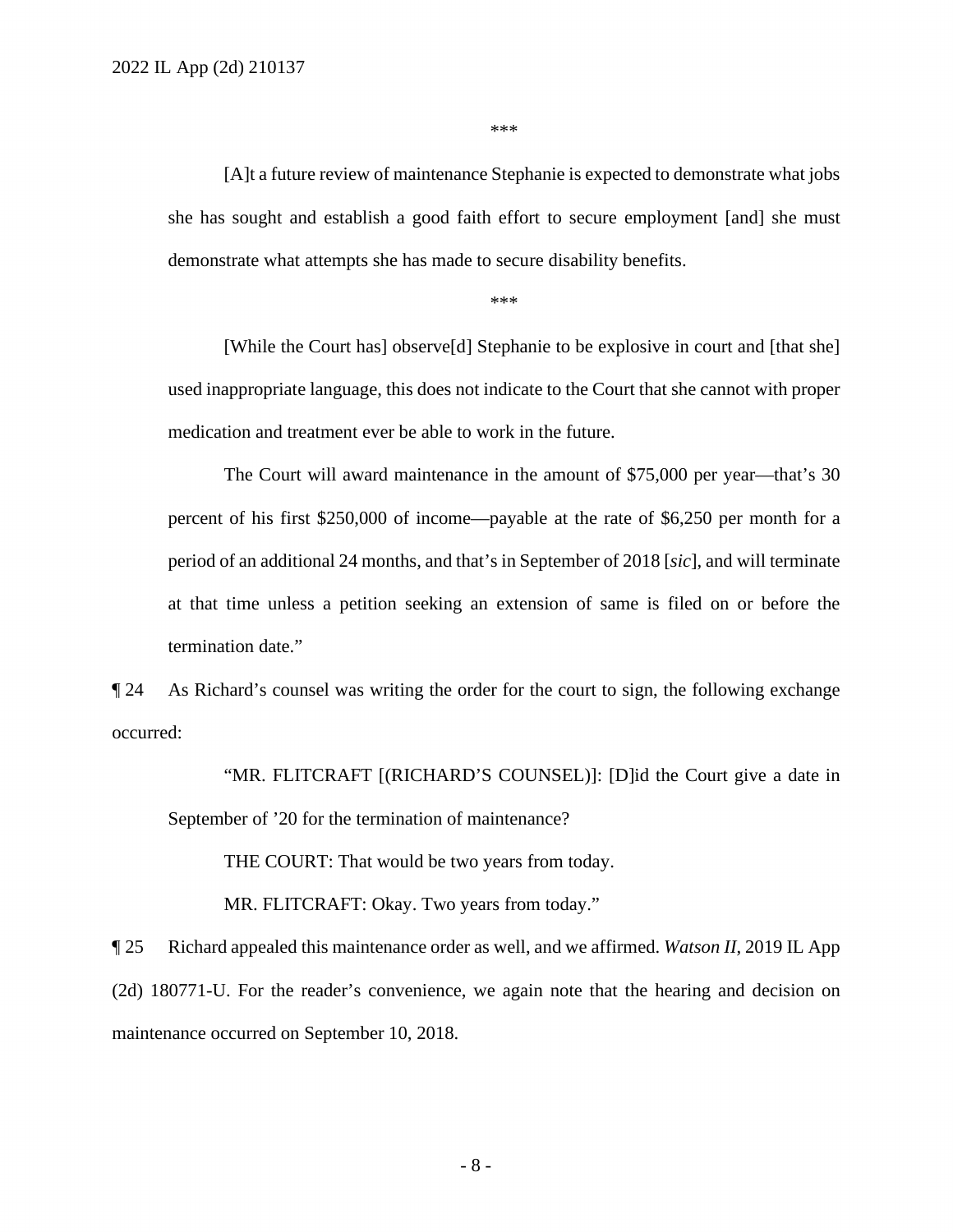¶ 26 September 10, 2020, however, came and went, and Stephanie's counsel did not file a petition to extend maintenance until September 28, 2020. Richard, in turn, filed a motion to strike Stephanie's petition as untimely.

¶ 27 On December 10, 2020, the parties appeared before Judge Smith for a hearing. There, Stephanie's counsel asserted that the court's maintenance order was ambiguous and that the petition was timely because it was filed during September of 2020—that is, during the month of the final monthly payment. In contrast, Richard's counsel asserted that the court, essentially, could not extend Stephanie's maintenance now that the filing deadline had passed and maintenance had terminated. Judge Smith rejected both parties' positions. He found nothing ambiguous about the court's prior order and that the petition was untimely, but he would nevertheless allow Stephanie to file a new maintenance petition instead of an extension. In response to Richard's arguments, Judge Smith said that reviewable maintenance is "always reviewable" on terms that the court deems just.

¶ 28 Judge Smith recognized that "there are certain \*\*\* very serious issues here" and that, while Stephanie's extension petition under section 510 was tardy, a new maintenance petition under section 504 "will be [her] remedy." Judge Smith emphasized that he was only "ruling on [the] very limited issue" of whether Stephanie could replead and without prejudice to either party. Subsequently, Stephanie's counsel filed an amended petition for maintenance, and Richard filed a new motion to dismiss in which he also sought sanctions.

 ¶ 29 Between the time Stephanie's amended petition was filed and when it was heard, the assignment for this particular court call changed. Judge Smith moved to a different division, and Judge Ari P. Fisz was assigned to Judge Smith's former call in the Family Division.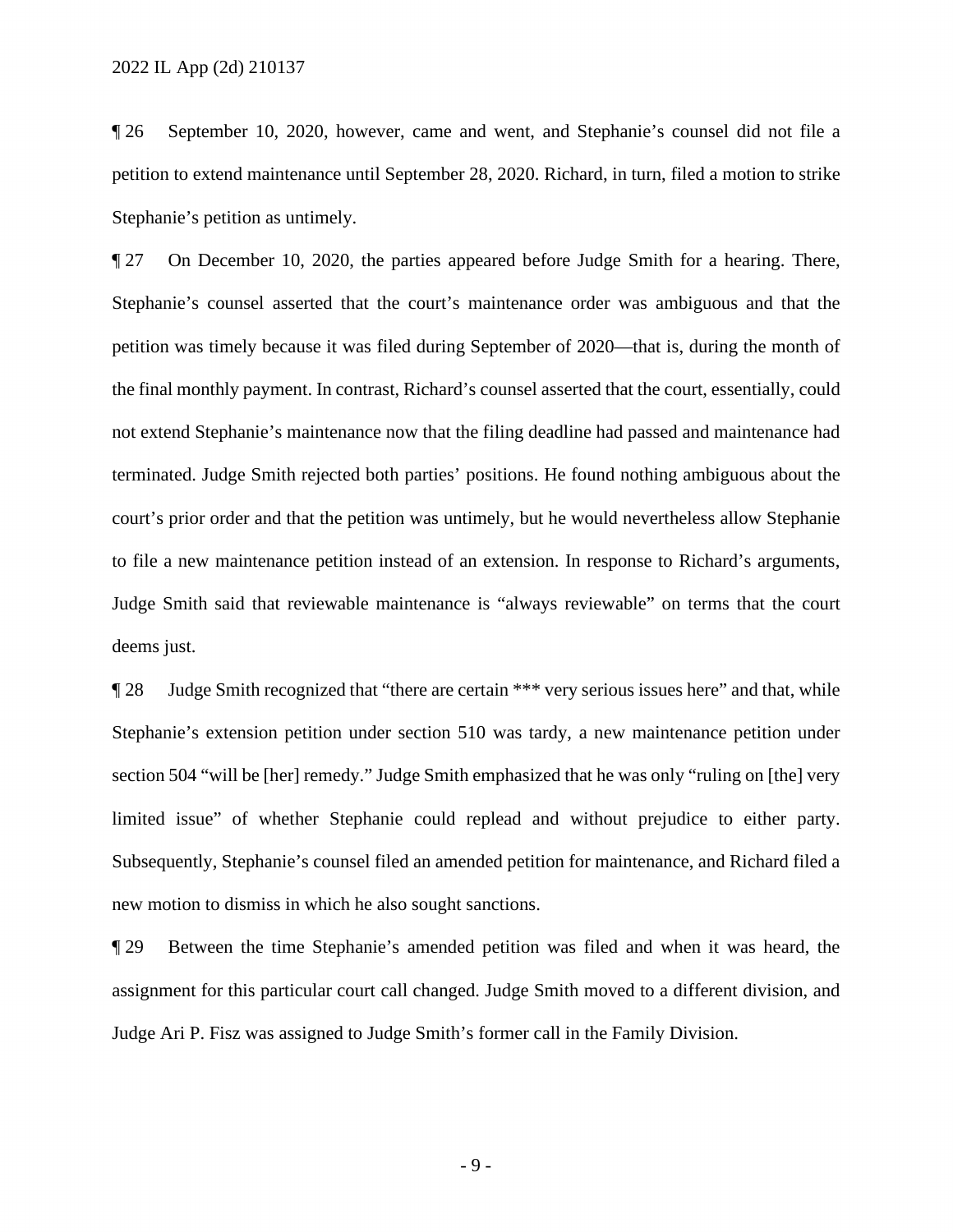¶ 30 When the case hearing came before Judge Fisz on February 18, 2021, Richard's counsel asserted that Stephanie's petition was defective because it "raise[d] no \*\*\* new facts [or] legal theories" and maintenance had already terminated. The parties and Judge Fisz then discussed the parameters of Illinois Supreme Court Rule 183 (eff. Feb. 16, 2011) and whether there was good cause for the court to permit Stephanie additional time to file for maintenance.

¶ 31 Judge Fisz then queried Stephanie's counsel about whether Judge Smith had given Stephanie an extended deadline to file for maintenance, and counsel stated that Judge Smith had. In response, Judge Fisz noted that the December 10, 2020, order did not clearly state the extension. Richard's counsel was given the last word, stating, "The fact of the matter is that, pursuant to the court's order, if there wasn't a petition filed by a certain date, maintenance terminates. Once that maintenance terminates, there's no basis under law for it to be resurrected and our motion [to dismiss] should be granted."

 2020. However, Judge Fisz did not consider Stephanie's petition completely frivolous and denied ¶ 32 Judge Fisz granted Richard's motion, with prejudice, finding that there was no written order from Judge Smith allowing Stephanie to file a new maintenance petition after September 10, Richard's request for sanctions. Stephanie appeals.

¶ 33 II. ANALYSIS

 September 10, 2020. We agree with Stephanie. ¶ 34 On appeal, the parties maintain the positions they took in the trial court. Stephanie contends that the trial court erred when it granted Richard's motion to dismiss, while Richard contends that Stephanie is forever barred from receiving maintenance because she did not file a petition by

¶ 35 A maintenance award provides the recipient the same standard of living after dissolution as the recipient enjoyed during the marriage. *In re Marriage of Brankin*, 2012 IL App (2d) 110203,

 $-10-$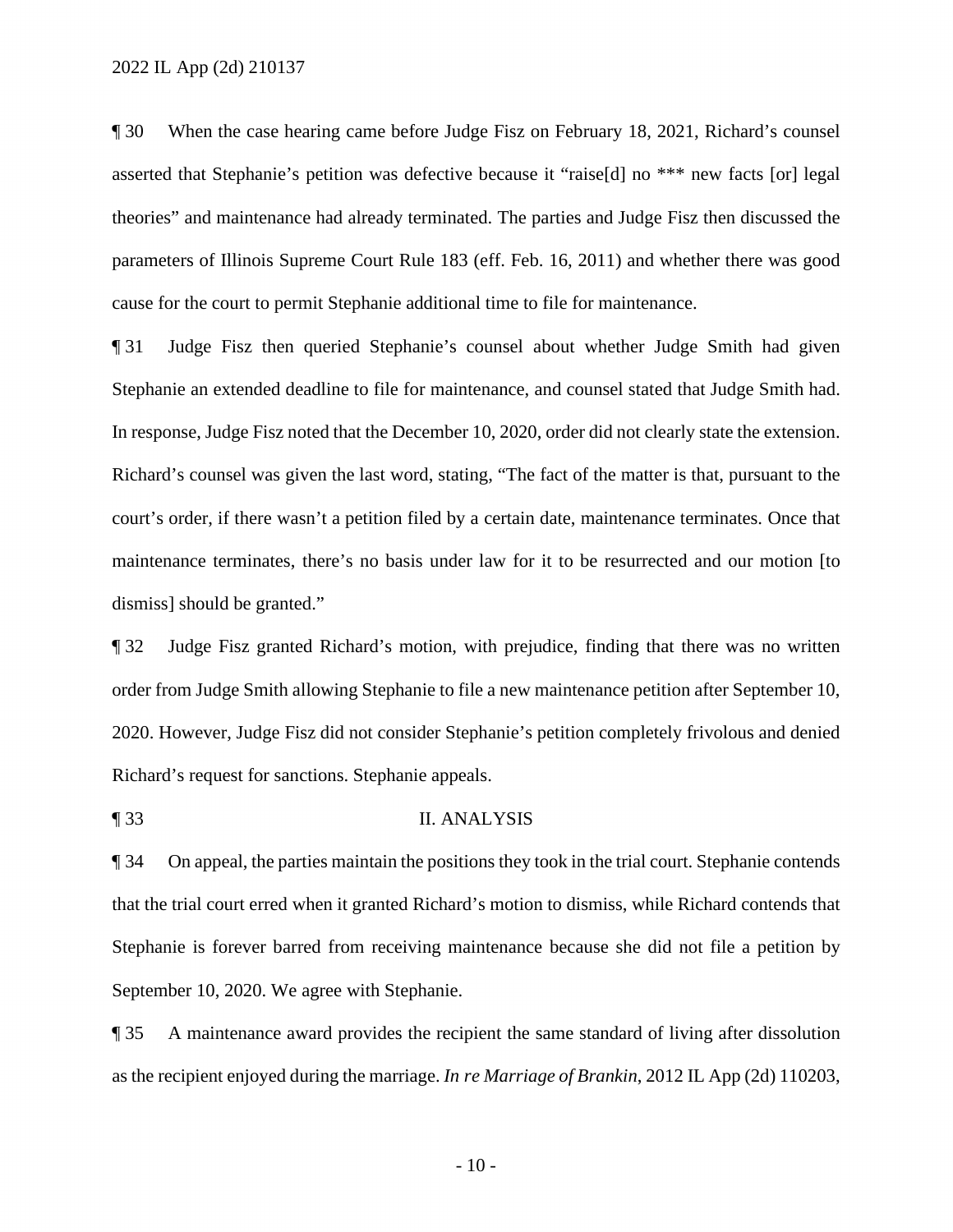whether maintenance is warranted. A court's maintenance determination will not be reversed ¶ 9. In determining whether to award or extend maintenance, a court must consider the parties' income, needs, future earning capacity, and standard of living during the marriage. 750 ILCS 5/504(a), 510(a-5) (West 2018). The court may also consider and require any other factor it deems "just and equitable." *Id.* § 504(a)(14). Given the variety of considerations and the need to tailor maintenance to the circumstances in each case, the court has wide discretion in determining absent an abuse of discretion. *In re Marriage of Heroy*, 2017 IL 120205, ¶ 24.

 terminates automatically *without* review. Illinois courts repeatedly find that it is the substance of a nearly all maintenance awards are implicitly reviewable and modifiable. See *Blum v. Koster*, 235 Ill. 2d 21, 42 (2009); *In re Marriage of Bernay*, 2017 IL App (2d) 160583, ¶ 14; *In re Marriage of*  ¶ 36 After careful consideration, we determine that Judge Fisz abused his discretion by dismissing Stephanie's petition with prejudice without considering its merits. As an initial matter, we reject Richard's argument that Judge Smith ordered nonreviewable and nonmodifiable fixedterm maintenance in September 2018 such that Stephanie would be forever barred from a maintenance review if she did not petition before the maintenance termination date. Rather, by permitting Stephanie to file a future petition for review, Judge Smith unmistakably ordered *reviewable* maintenance. This award was in contrast to the statutory definition of "fixed-term maintenance," after the end of which maintenance is barred. Compare 750 ILCS 5/504(b-4.5)(3) (West 2018) (reviewable maintenance), with 750 ILCS 5/504(b-4.5)(1) (West 2018) (fixed-term maintenance). Recall, too, that in light of Stephanie's disabilities, Judge Smith found that Stephanie "may be a candidate for indefinite maintenance." Indefinite maintenance (also known as permanent maintenance) is necessarily incompatible with fixed-term maintenance, which maintenance award—not its label—that controls its character. Except for maintenance in gross,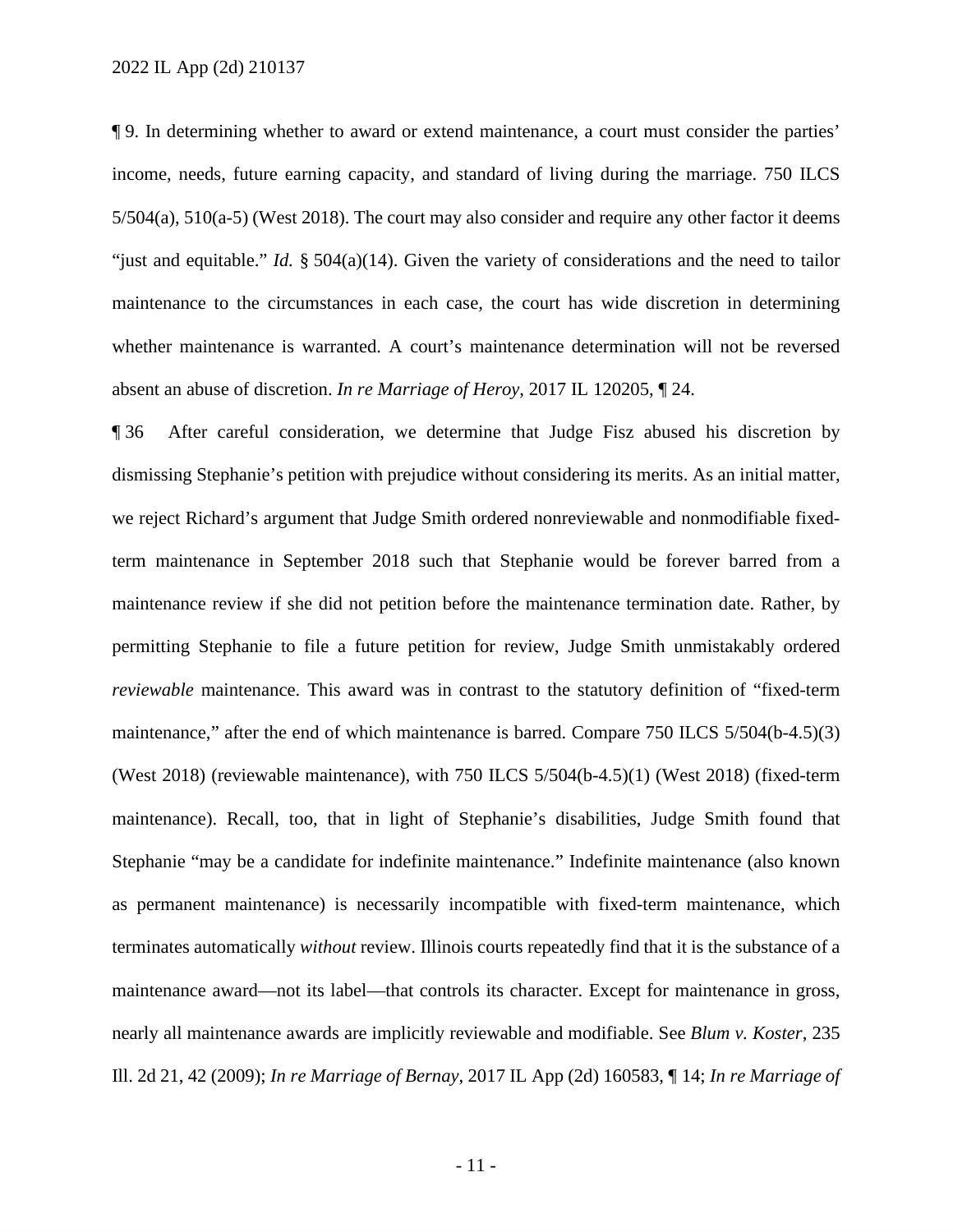contemplated Stephanie's maintenance might be permanent *and yet* directed that it would forever *Kuyk*, 2015 IL App (2d) 140733, ¶ 19. Accordingly, Richard's position that Judge Smith terminate in the absence of a timely petition is meritless.

 ¶ 37 Furthermore, we reject Richard's assertion that he would be prejudiced by allowing as a result of [his ex-wife's] delay in filing her petition." *Id.* That is so because a dissolution Stephanie to refile. Maintenance is essentially a matter of equity. Thus, unless the parties agree otherwise, the court determines the award terms and review parameters. Although neither party has cited it, we note that in *Atwater v. Atwater*, 18 Ill. App. 3d 202 (1974), the court held that the former wife's request for maintenance was not barred by laches for failure to file for over 10 years. *Id.* at 209. The court further found that the former husband "ha[d] not suffered injury or prejudice judgment providing for maintenance is a continuing order, and therefore, a petition for maintenance cannot be laches barred. As our supreme court said nearly a century ago, courts possess the "continuing power to modify the provisions of the [dissolution] decree \*\*\* at any time, according to the varying needs and circumstances of the parties." *Maginnis v. Maginnis*, 323 Ill. 113, 117 (1926). An "express reservation of the [court's] power" is unnecessary, "for the power exists and may be exercised whether so reserved or not." *Id.* at 117-18.

¶ 38 On December 10, 2020, Judge Smith explicitly gave Stephanie leave to file a new maintenance petition under section 504 of the Act. Judge Fisz, therefore, abused his discretion by (1) failing to adhere to that prior order, and (2) dismissing Stephanie's second petition on the basis that the first one was untimely. The error is somewhat understandable as the record indicates that neither side provided Judge Fisz with a transcript of the December 10, 2020, hearing. Thus, Judge Fisz elected to rely solely on the written order prepared by Richard's counsel, which shed no light on Judge Smith's finding that Stephanie could file a new maintenance petition under section 504.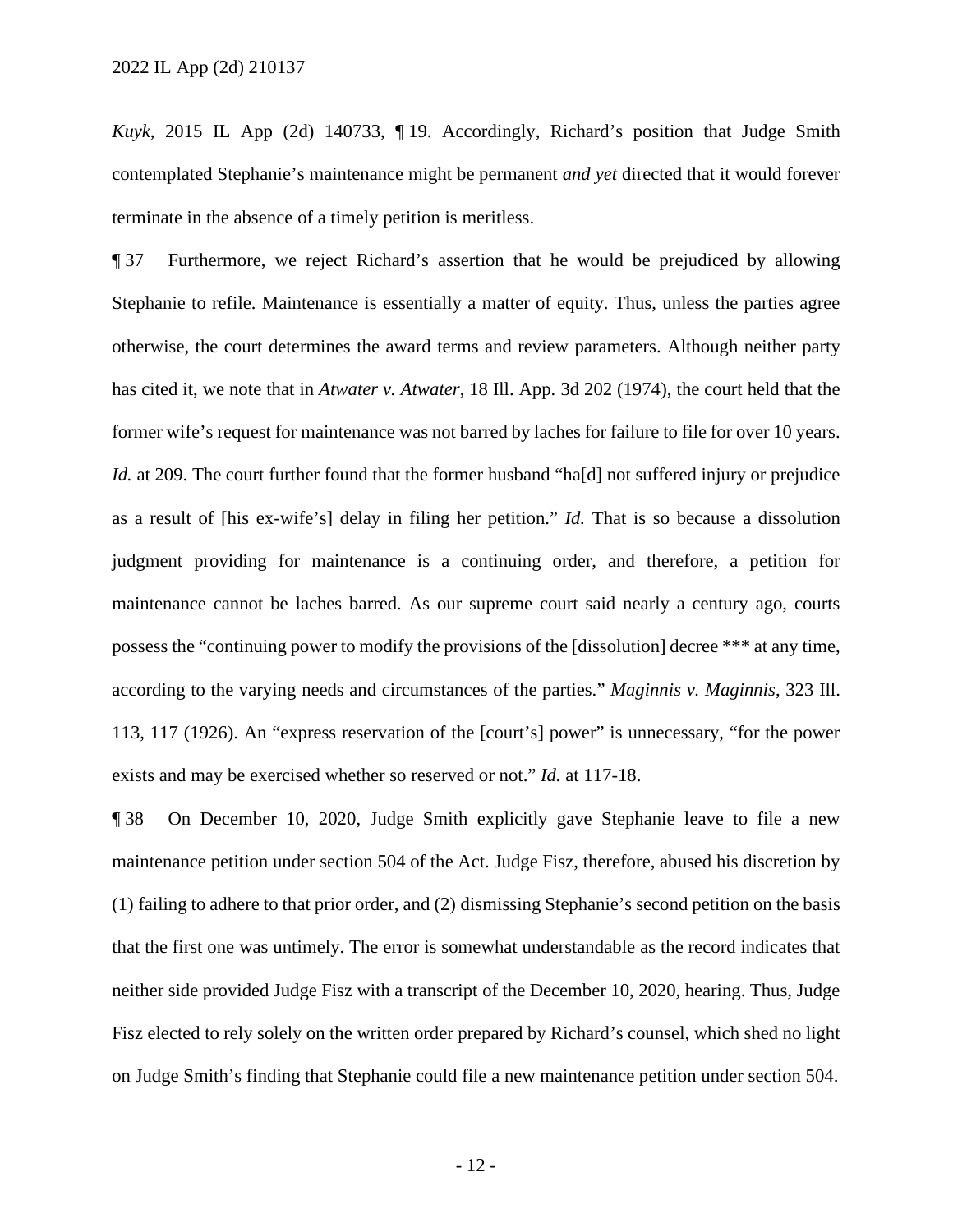petition for maintenance is fatally defective, "the [trial] court will *always* have subject matter postdissolution matters are heard." (Emphasis in original.) *Id.* ¶ 16. The error here pertains to *procedure*. Consistent with our directive in *Kuyk*, Judge Smith placed both parties on notice of the ¶ 39 Although Stephanie phrases her arguments in jurisdictional terms, the error here was not jurisdictional. In *In re Marriage of Kuyk*, 2015 IL App (2d) 140733, we said that regardless of whether (1) maintenance is barred by a marital settlement agreement or a prior judgment, or (2) the jurisdiction to address a party's postdecree petition \*\*\* because the [trial] court is where standards he would use to evaluate future maintenance petitions. *Id.* The procedural error occurred when Judge Fisz failed to ascertain and give appropriate deference to Judge Smith's instructions to the parties. See *In re Marriage of Bernay*, 2017 IL App (2d) 160583, ¶¶ 14-16 (explaining that the successor judge owes at least some deference to prior judicial determinations in dissolution cases).

¶ 40 Maintenance errors often occur when the judge hearing a case changes and the successor judge fails to adhere to—and may not even be aware of—the prior judge's decisions and instructions to the parties. See, *e.g.*, *In re Marriage of Freeman*, 106 Ill. 2d 290 (1985); *In re Marriage of Bernay*, 2017 IL App (2d) 160583. Therefore, it is incumbent upon the successor judge to carefully scrutinize the prior proceedings to determine the court's previous directives and whether the parties have abided by them. Failure to do so may bring about a completely avoidable and unnecessary injustice by disrupting the parties' settled expectations heading into future proceedings. In the context of maintenance, these errors are particularly significant, especially when the previous judge's orders were based on familiarity with the parties, the issues, and the nuances of the case.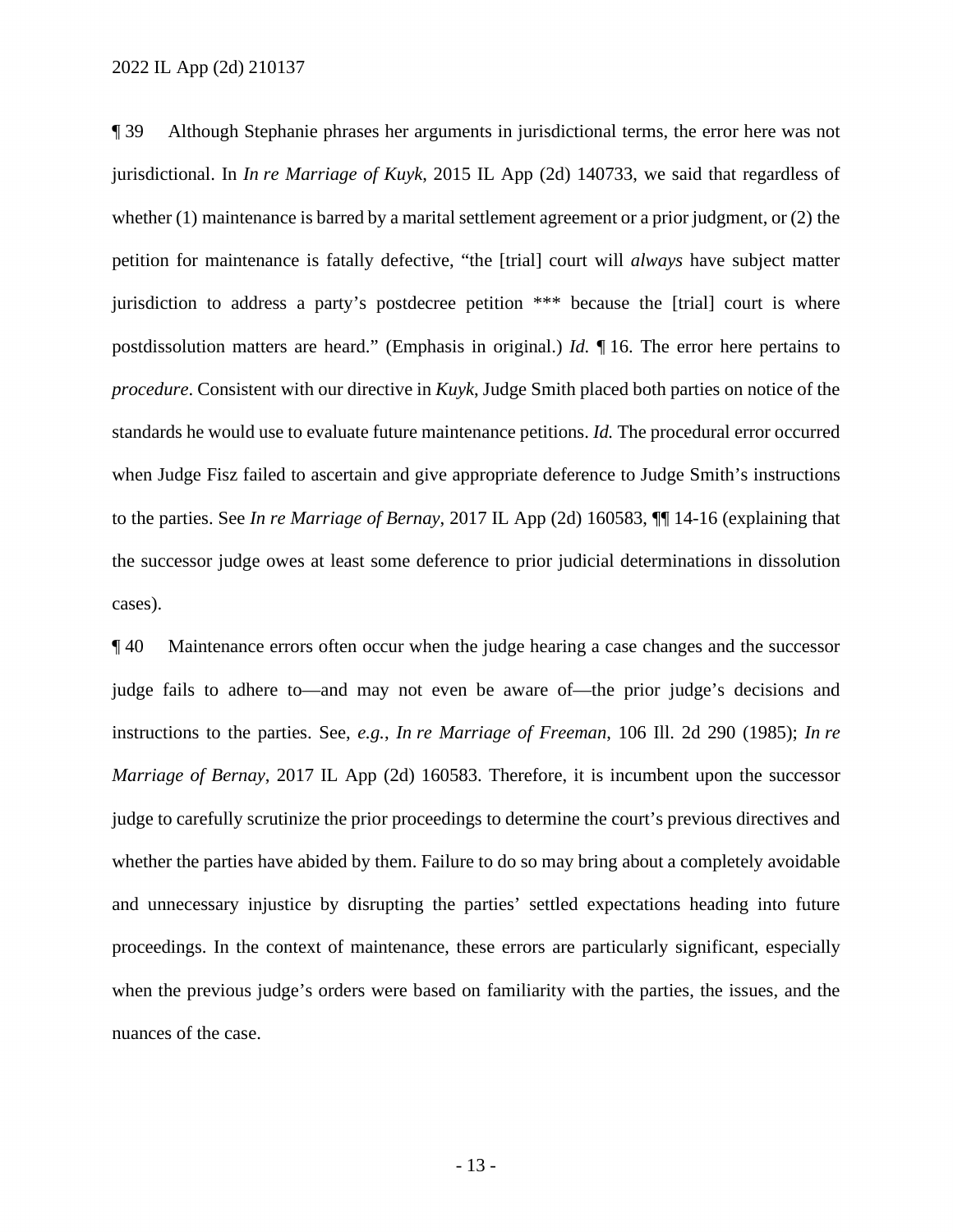*Marriage of Freeman*, 106 Ill. 2d at 300). Once again, we emphasize that a successor judge ought  to make every effort to understand and defer to those prior findings (*In re Marriage of Bernay*, ¶ 41 Given all of the events in this case, and Judge Smith's careful and thorough evaluation of the maintenance factors, Judge Smith's prior orders should have received more careful consideration in subsequent proceedings. A previous judge's orders and "intentions" might be "a good example of the individual fashioning of remedy which is now possible under the Act" (*In re*  2017 IL App (2d) 160583, ¶¶ 14-16).

 U, ¶ 20. That statement was purely *dicta*; it was an observation that the trial court notified the ¶ 42 Last, we note that Richard asserts that our statements in *Watson II* are law of the case. Thus, according to Richard, the trial court was prohibited from granting Stephanie more time to file a petition to extend maintenance or a new maintenance petition. That argument lacks merit. In *Watson II*, we noted, with approval, that Judge Smith gave the type of "detailed instructions" that we encouraged in *In re Marriage of Kuyk*, 2015 IL App (2d) 140733, which "placed Stephanie on notice of what she will need to prove to continue receiving maintenance, should she file a petition to extend maintenance within the allotted time for review." *Watson II*, 2019 IL App (2d) 180771 parties as to the evidence and standards the court intended to apply in the future. It is axiomatic that not every comment by a higher court is binding authority on a lower court (*Lebron v. Gottlieb Memorial Hospital*, 237 Ill. 2d 217, 236 (2010)). That observation in *Watson* II in no way constrained the trial court—whether it was Judge Smith or any other judge—from exercising discretion in the interests of justice in any subsequent case litigation.

#### ¶ 43 III. CONCLUSION

 maintenance for a disabled former spouse, would inequitably place form over substance. Judge ¶ 44 We determine that adherence to an arbitrary filing deadline, which would effectively bar

- 14 -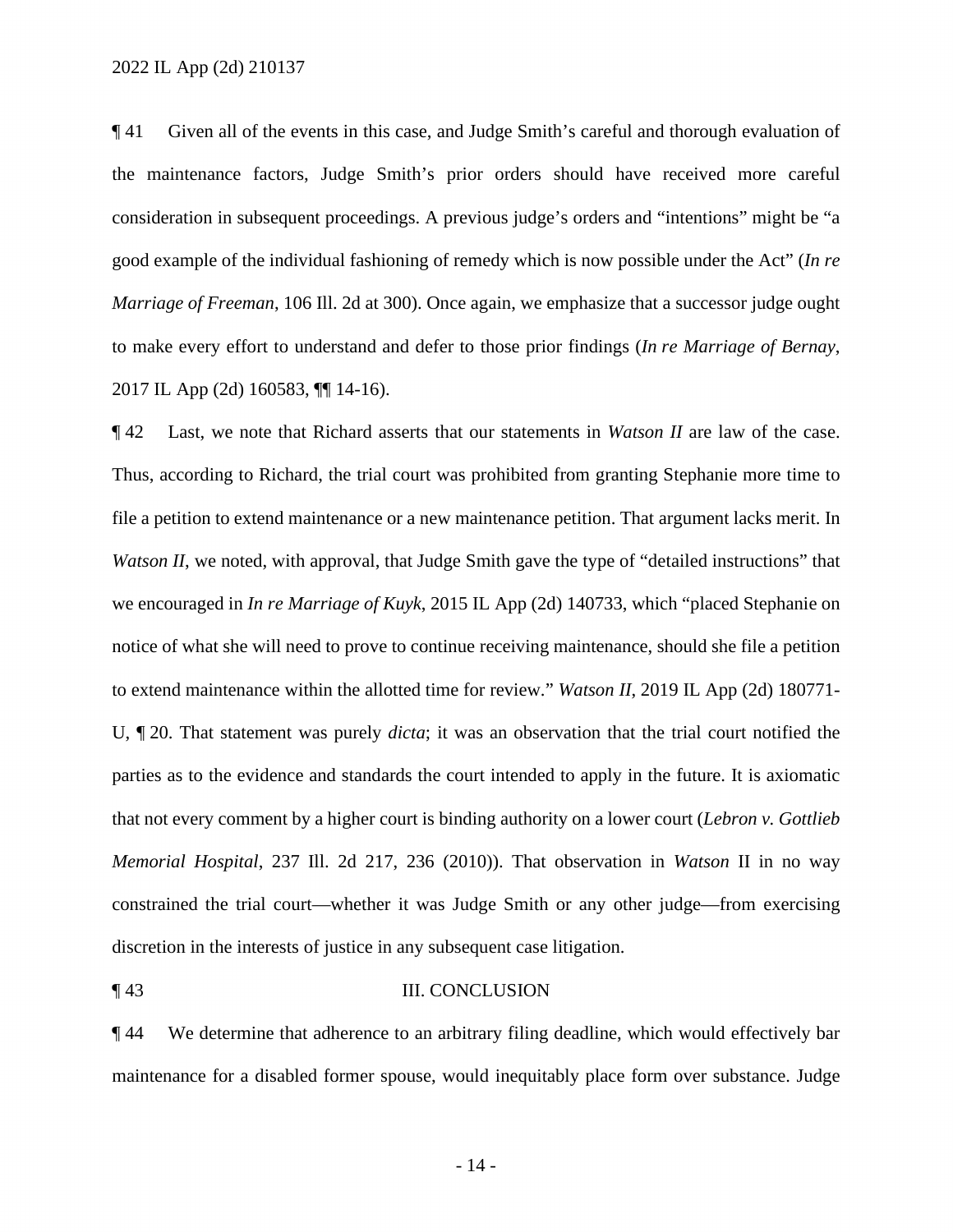noted that the trial court permitted several orders to be amended *nunc pro tunc* to comply with the Smith correctly exercised his discretion in allowing Stephanie to replead, and Judge Fisz abused his discretion when he failed to adhere to Judge Smith's prior ruling. We are compelled to point out that this case is particularly extreme given Stephanie's apparent level of need. In *Watson I*, we court's filing deadlines. *Watson I*, 2016 IL App (2d) 141247-U, ¶ 4. Those amendments were largely due to Stephanie's difficulties communicating with her attorneys. It may also be that the late filing of Stephanie's petition for review is even further evidence of her disability. These are factors for the court to carefully consider on remand.

¶ 45 For the foregoing reasons, we reverse the judgment of the circuit court of Lake County and remand for further proceedings consistent with this opinion.

¶ 46 Reversed and remanded.